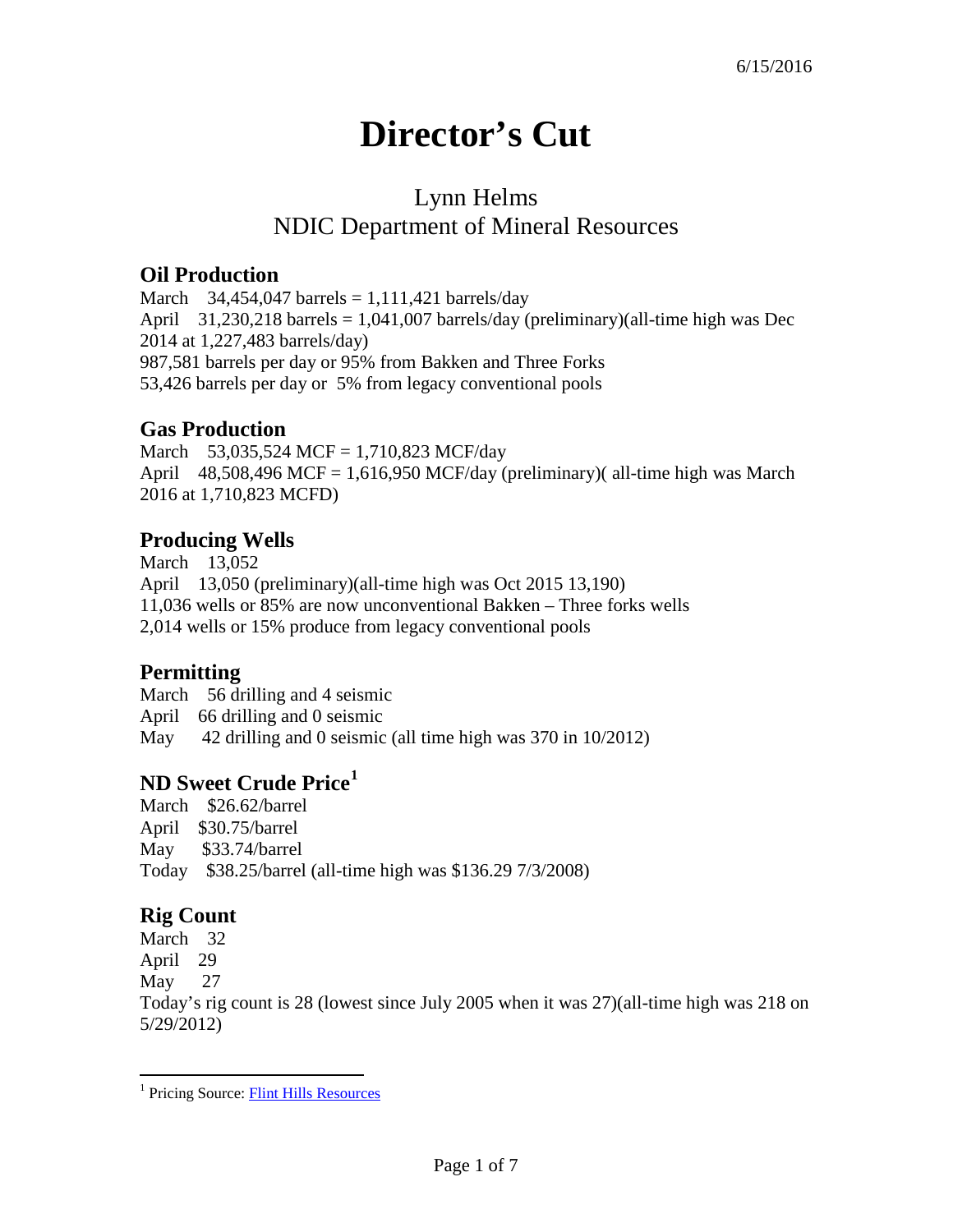The statewide rig count is down 87% from the high and in the five most active counties rig count is down as follows:

| Divide | $-92\%$ (high was $3/2013$ )            |
|--------|-----------------------------------------|
| Dunn   | $-74\%$ (high was $6/2012$ )            |
|        | McKenzie $-84\%$ (high was $1/2014$ )   |
|        | Mountrail $-88\%$ (high was $6/2011$ )  |
|        | Williams $-100\%$ (high was $10/2014$ ) |

Comments:

The drilling rig count fell 3 from March to April, 2 from April to May, and increased 1 from May to today. Operators remain committed to running the minimum number of rigs while oil prices remain below \$60/barrel WTI. The number of well completions fell from 66(final) in March to 41(preliminary) in April. Oil price weakness is the primary reason for the slow-down and is now anticipated to last into at least the third quarter of this year and perhaps into the second quarter of 2017. There was 1 significant precipitation event, 15 days with wind speeds in excess of 35 mph (too high for completion work), and no days with temperatures below -10F.

Over 98% of drilling now targets the Bakken and Three Forks formations.

Estimated wells waiting on completion services<sup>[2](#page-1-0)</sup> is 892, down 28 from the end of March to the end of April.

Estimated inactive well count<sup>[3](#page-1-1)</sup> is 1,590, up 67 from the end of March to the end of April.

Crude oil take away capacity remains dependent on rail deliveries to coastal refineries to remain adequate.

Low oil price associated with lifting of sanctions on Iran and a weaker economy in China are expected to lead to continued low drilling rig count. Utilization rate for rigs capable of 20,000+ feet is 25-30% and for shallow well rigs (7,000 feet or less) 15-20%.

Drilling permit activity increased from March to April then fell back in May as operators continue to position themselves for low 2016 price scenarios. Operators have a significant permit inventory should a return to the drilling price point occur in the next 12 months.

 $\overline{a}$ 

<span id="page-1-0"></span> $2$  The number of wells waiting on completions is an estimate on the part of the director based on idle well count and a typical five year average. Neither the State of North Dakota, nor any agency officer, or employee of the State of North Dakota warrants the accuracy or reliability of this product and shall not be held responsible for any losses caused by this product. Portions of the information may be incorrect or out of date. Any person or entity that relies on any information obtained from this product does so at his or her own risk.

<span id="page-1-1"></span><sup>3</sup> Includes all well types on IA and AB statuses.

IA= Inactive shut in  $\geq$ 3 months and  $\leq$ 12 months

AB= Abandoned (Shut in >12 months)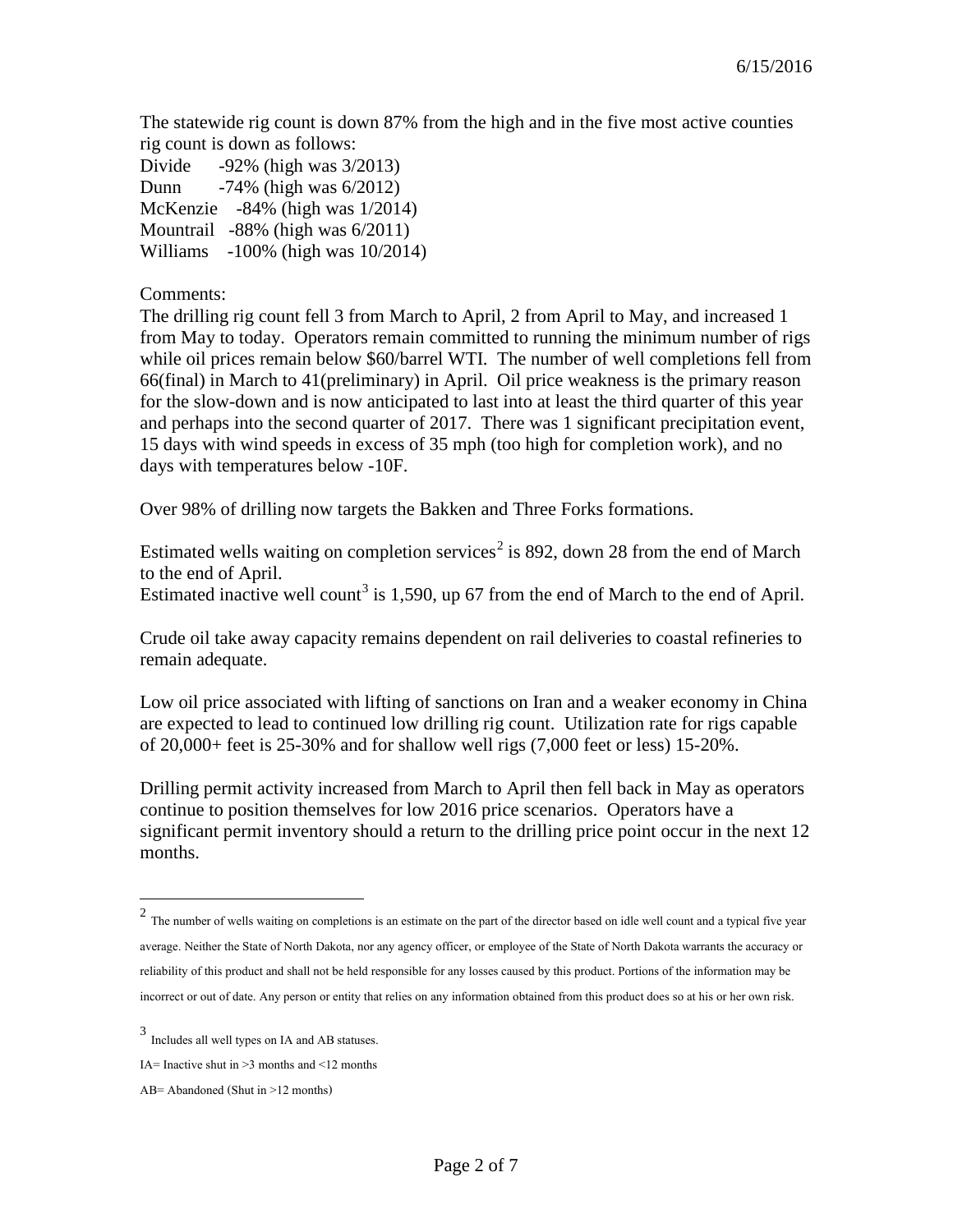Rigs actively drilling on federal surface in the Dakota Prairie Grasslands remains at 0.

Activity on the Fort Berthold Reservation is as follows: 7 drilling rigs (0 on fee lands and 7 on trust lands) 167,055 barrels of oil per day (112,719 from trust lands & 54,336 from fee lands) 1,448 active wells (990 on trust lands & 458 on fee lands) 150 wells waiting on completion 527 approved drilling permits (333 on trust lands & 194 on fee lands) 1,792 additional potential future wells (1,278 on trust lands & 514 on fee lands)

Seismic activity is unchanged. There are 4 surveys active,0 recording and 0 NDIC reclamation projects, 0 remediating, 3 suspended, and 1 permitted.

North Dakota leasing activity is limited to renewals and top leases in the Bakken - Three Forks area.

US natural gas storage is now 32.1% above the five-year average indicating low prices in the future. North Dakota shallow gas exploration could be economic at future gas prices, but is not at the current price. The operator of the exploration well (file 27235) in Emmons County has received Temporary Abandoned status on 8/31/15 and cancelled all other permits in the area. The well appears to contain 2 pay sections totaling about 80 feet thick with very good gas shows.

The price of natural gas delivered to Northern Border at Watford City is up \$0.31 to \$1.88/MCF. This results in a current oil to gas price ratio of 20 to 1. The percentage of gas flared decreased slightly to 9.2%. The Tioga gas plant operated at 79% of capacity. Even though the expansion of gas gathering from south of Lake Sakakawea was approved, the approval came too late for the 2015 construction season, resulting in a 1 year delay. The April Bakken capture percentage was 92% with the daily volume of gas flared from March to April down 25.6 MMCFD. The historical high flared percent was 36% in 09/2011. Gas capture statistics are as follows: Statewide 91% Statewide Bakken 92% Non-FBIR Bakken 93%

FBIR Bakken 88%

Trust FBIR Bakken 88%

Fee FBIR 91%

77% January 1, 2015 through March 31, 2016

80% April 1, 2016 through October 31, 2016

85% November 1, 2016 through October 31, 2018

88% November 1, 2018 through October 31, 2020

91% beginning November 1, 2020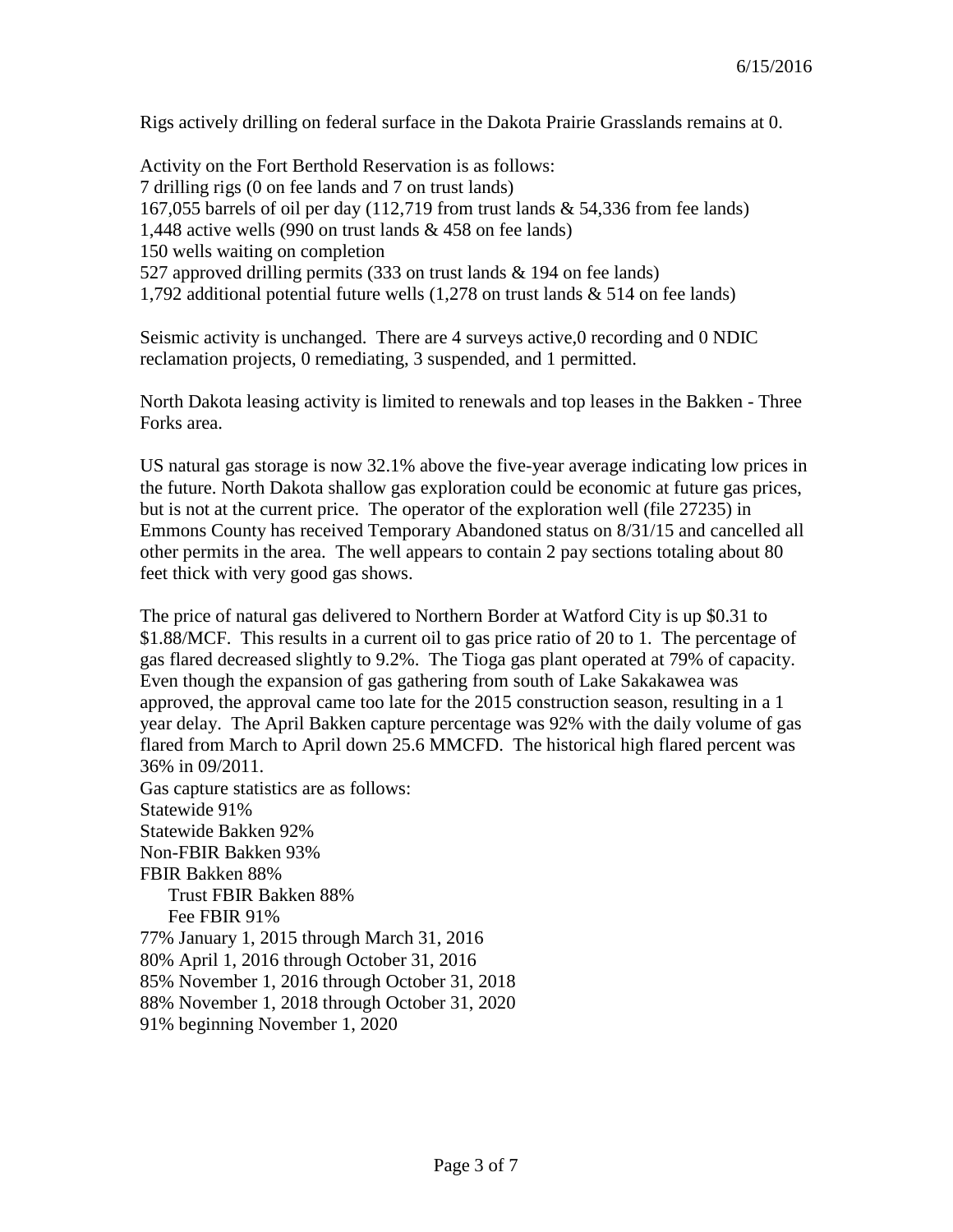The North Dakota Legislature passed HB1432 which sets up a council to address Clean Water Act, Safe Drinking Water Act, Clean Air Act, and Endangered Species Act issues: **BIA** has published a new final rule to update the process for obtaining rights of way on Indian land. The rule was published 11/19/15 and became effective 12/21/15. The final rule can be found at [https://www.federalregister.gov/articles/2015/11/19/2015-](https://www.federalregister.gov/articles/2015/11/19/2015-28548/rights-of-way-on-indian-land) [28548/rights-of-way-on-indian-land.](https://www.federalregister.gov/articles/2015/11/19/2015-28548/rights-of-way-on-indian-land) On April 11, 2016, the Western Energy Alliance filed a complaint and motion for a temporary restraining order and/or a preliminary injunction. On April 19, 2016, the US District court for the District of North Dakota issued an order denying the motion for a preliminary injunction.

**BLM** has published a new final rule to revise Onshore Order 4. The proposed rule would replace Onshore Oil and Gas Order Number 4 (Order 4), which sets minimum standards for the measurement of oil. Order 4 has not been updated since 1989, and does not reflect modern industry practices or standards. The proposed rule may be viewed online at [www.regulations.gov](http://www.regulations.gov/) Comments on the proposed rule were due April 14, 2015. NDIC comments can be found at [http://www.nd.gov/ndic/ic-press/BLM-Comments-](http://www.nd.gov/ndic/ic-press/BLM-Comments-OnshoreOrder4.pdf)[OnshoreOrder4.pdf](http://www.nd.gov/ndic/ic-press/BLM-Comments-OnshoreOrder4.pdf)

**BLM** released a proposed rule on  $10/2/15$  to update and replace its regulations (Onshore order 5) governing the measurement of natural gas produced from onshore Federal and Indian leases. The requirements contained in the proposed rule reflect advances in measurement technology and critical updates in industry standards and practices. It also responds directly to concerns from the Government Accountability Office (GAO), the Department of the Interior's Office of Inspector General, and Secretary's Subcommittee on Royalty Management, that the BLM's existing rules do not provide adequate assurance that gas production on public and Indian lands is being accounted for in a way that ensures that all royalties are accurately tracked and paid. The proposed rule that would replace Onshore Order 5 may be viewed online at [www.blm.gov.](http://www.blm.gov/) Comments on the proposed rule were due April 14, 2015. NDIC comments can be found at<http://www.nd.gov/ndic/ic-press/BLM-Comments-1004-AE17.pdf>

**BLM** released a proposed rule on 1/22/16 to update and replace its regulations on venting and flaring of natural gas. The information from public and tribal sessions in Denver, Albuquerque, Dickinson, and Washington, DC can be viewed at [http://www.blm.gov/wo/st/en/prog/energy/oil\\_and\\_gas/public\\_events\\_on\\_oil.html.](http://www.blm.gov/wo/st/en/prog/energy/oil_and_gas/public_events_on_oil.html) NDIC comments can be found at [http://www.nd.gov/ndic/ic-press/BLM-comments-](http://www.nd.gov/ndic/ic-press/BLM-comments-140509.pdf)[140509.pdf.](http://www.nd.gov/ndic/ic-press/BLM-comments-140509.pdf)

Comments on the proposed rule were due April 22, 2016. NDIC comments can be found at<http://www.nd.gov/ndic/ic-press/dmr-blm-43CFR.pdf>

**BLM** revised final regulations for hydraulic fracturing on federal and Indian lands were published in the CFR on 3/26/15 and they were scheduled to go into effect 6/24/15. North Dakota, Colorado, Utah, Wyoming, Western Energy Alliance, and IPAA filed for a preliminary injunction to prevent the rules going into effect until the case is settled. Following a lengthy hearing in Casper, Wyoming on Aug 23, the court issued a stay on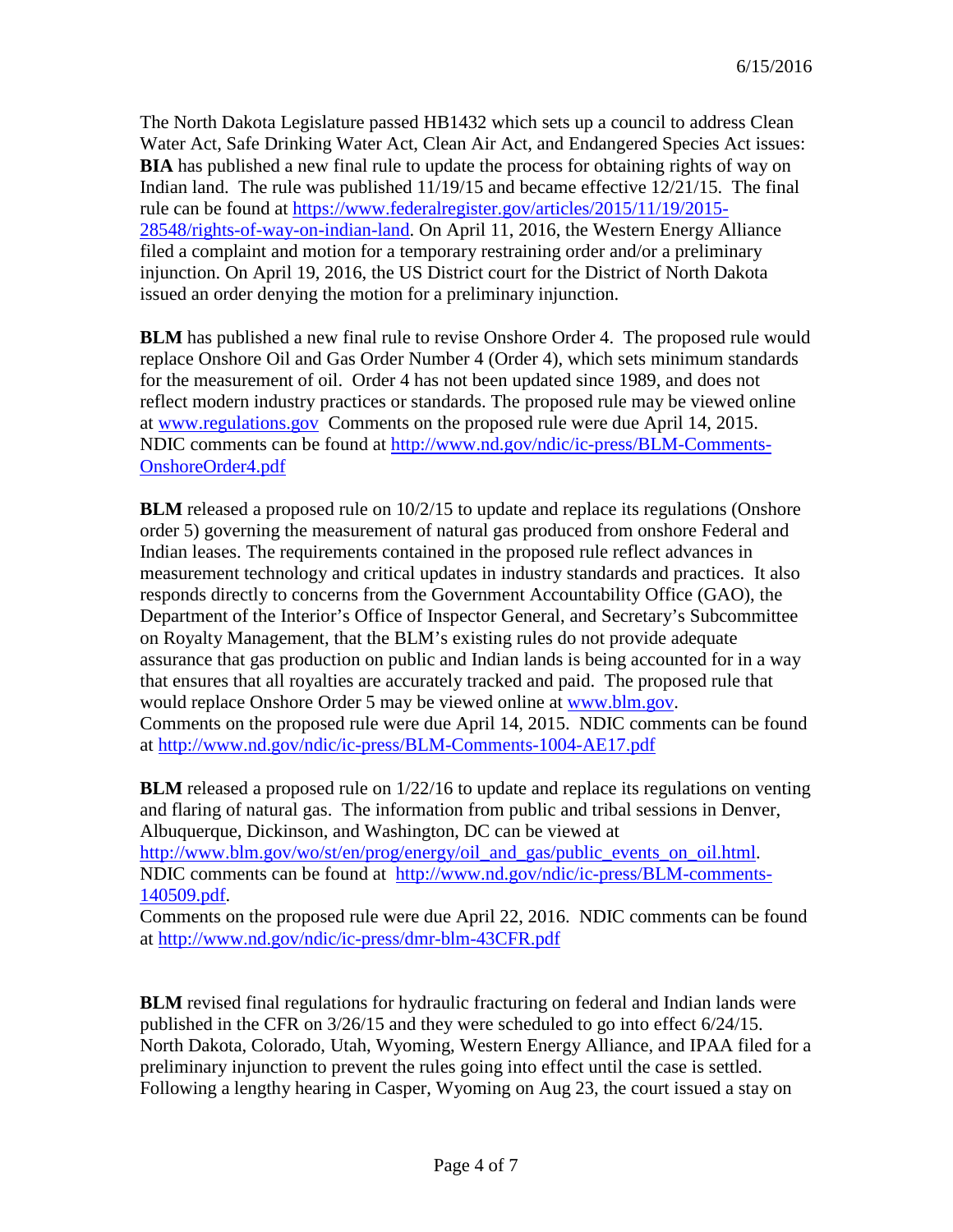the rules. On 9/30/15 the court granted the preliminary injunction, preventing the rules from being enforced until litigation on the rule is final. The  $10<sup>th</sup>$  Circuit Court of Appeals issued an order 3/10/16 denying the industry alternative motion for a stay. Briefs have been filed in U.S District Court of Wyoming on the merits of the final rule. The US Court of Appeals for the Tenth Circuit preliminary injunction appeal briefing will be completed in June 2016. NDIC comments can be found at [http://www.nd.gov/ndic/ic](http://www.nd.gov/ndic/ic-press/BLM-comments-120625.pdf)[press/BLM-comments-120625.pdf](http://www.nd.gov/ndic/ic-press/BLM-comments-120625.pdf)

**BLM** has published a new final rule to revise Onshore Order 3. The proposed rule would change the way federal production is measured and allocated for calculation of royalties, require a federal Application for Permit to Drill (APD) even for state and private wells in a federal unit or communitized area (CA), and revise the situations in which downhole commingling of production from different leaseholds would be allowed. Comments on the proposed rule were due April 14, 2015. NDIC comments can be found at <http://www.nd.gov/ndic/ic-press/BLM-Comments-OnshoreOrder3.pdf>

**BLM** has published the North Dakota Greater Sage-Grouse Proposed Resource Management Plan Amendment and Final EIS. Information on the plan and EIS can be found at the following web addresses: [https://www.blm.gov/epl-front](https://www.blm.gov/epl-front-office/eplanning/planAndProjectSite.do?methodName=dispatchToPatternPage¤tPageId=48797)[office/eplanning/planAndProjectSite.do?methodName=dispatchToPatternPage&currentP](https://www.blm.gov/epl-front-office/eplanning/planAndProjectSite.do?methodName=dispatchToPatternPage¤tPageId=48797) [ageId=48797](https://www.blm.gov/epl-front-office/eplanning/planAndProjectSite.do?methodName=dispatchToPatternPage¤tPageId=48797)

**EPA** On March 26, 2015 a coalition of environmental organizations filed a 60 day legal notice with the U.S. Environmental Protection Agency demanding more regulation of drilling and fracking waste. The groups are the Environmental Integrity Project, Natural Resources Defense Council, Earthworks, Responsible Drilling Alliance, San Juan Citizens Alliance, West Virginia Surface Owners Rights Organization, and the Center for Health, Environment and Justice. On May 4, 2016 the same environmental groups filed suit against the EPA in the federal district court for the District of Columbia. The Plaintiffs Allege that EPA "has failed to meet its nondiscretionary duty" under the federal Resource Conservation and Recovery Act (RCRA ) to review and revise the RCRA Subtitle D solid waste regulations for O&G wastes every three years and that EPA last completed such a review in 1988 and that EPA has failed to review or revise the guidelines for state solid waste plans since 1981.

Plaintiffs want to force EPA to do two things-

1. Issue more stringent regulations for managing and disposing of O&G wastes, including on issues such as open-air pits and impoundments used for storing O&G wastewater, underground injection wells, and the transportation of O&G wastes by truck or pipeline.

2. Make the state solid waste plan guidelines more stringent and comprehensive. The document filed in the suit can be found at [http://environmentalintegrity.org/wp](http://environmentalintegrity.org/wp-content/uploads/2016-05-04-RCRA-OG-Wastes-Deadline-Suit-Complaint-FILED.pdf)[content/uploads/2016-05-04-RCRA-OG-Wastes-Deadline-Suit-Complaint-FILED.pdf](http://environmentalintegrity.org/wp-content/uploads/2016-05-04-RCRA-OG-Wastes-Deadline-Suit-Complaint-FILED.pdf) **The state of North Dakota has determined that it should intervene in order to prevent a sue and settle situation that would adversely impact state regulatory jurisdiction.**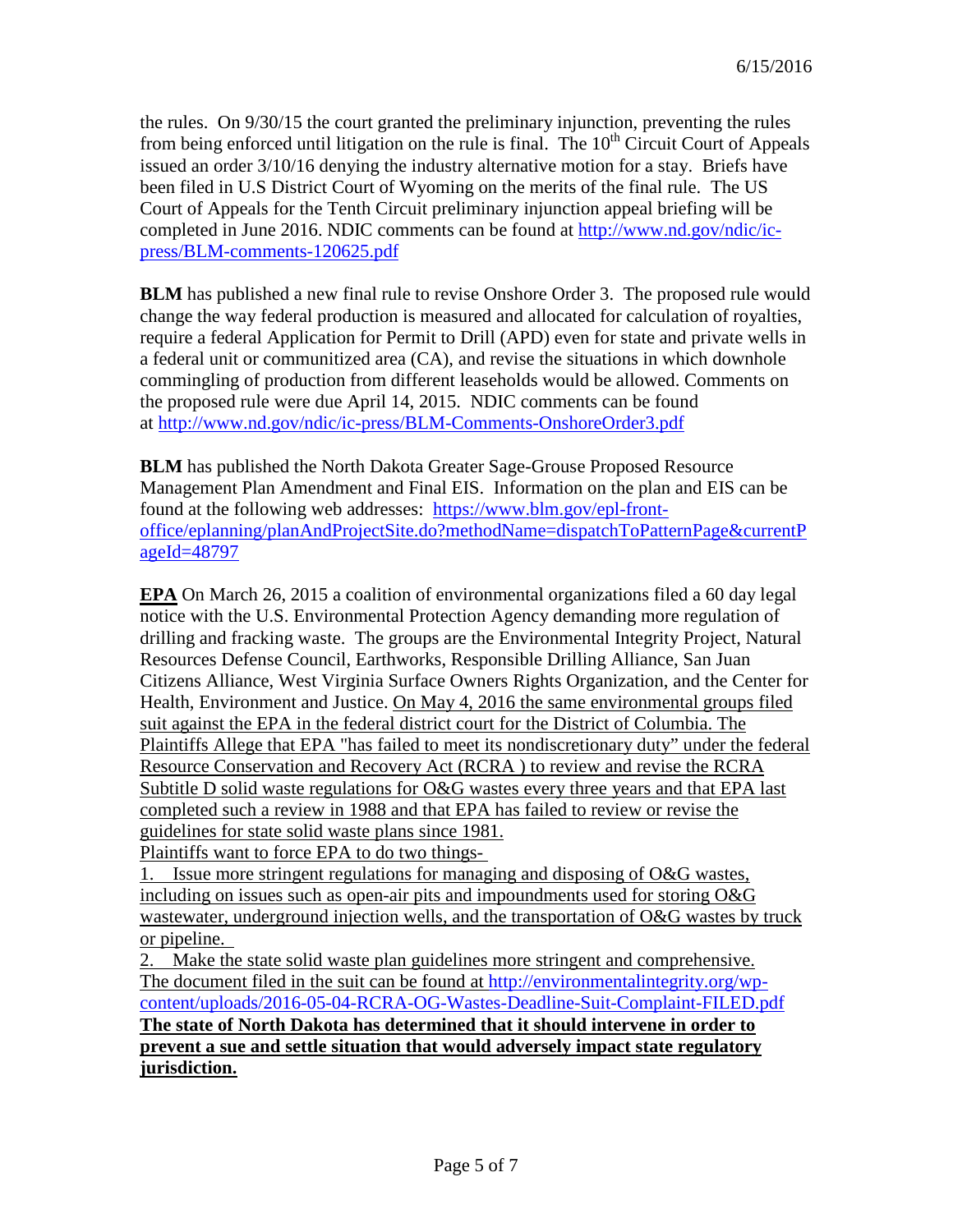**EPA** Prime Minister Justin Trudeau and President Barack Obama announced Thursday 3/10/16 their two countries will work together to reduce methane emissions from the oil and gas sector by 40 to 45 per cent below 2012 levels by 2025. On June 3, 2016 the proposed "Information Collection Effort for Oil and Gas Facilities" was published in the Federal Register on June 3, 2016. The notice and supporting statement along with the operator survey and facility survey can be found at

[https://www3.epa.gov/airquality/oilandgas/actions.html.](https://www3.epa.gov/airquality/oilandgas/actions.html) **Comments on the proposed information collection are due August 2, 2016.** Submit your comments, referencing Docket ID No. EPA-HQ-OAR-2016-0204, online using [http://www.regulations.gov,](http://www.regulations.gov/) or by mail to: EPA Docket Center (EPA/DC), Environmental Protection Agency, Mail Code 28221T, 1200 Pennsylvania Ave., NW, Washington, DC 20460.

**EPA** On June 3, 2016 the final rule proposing a suite of changes to Clean Air Act permitting requirements for new and modified emissions sources in the oil and natural gas industry was published in the Federal Register. **The NDIC is considering filing a Petition for Review before August 2, 2016 to defend the state's sovereign jurisdiction over oil and gas regulation.** 

The proposed actions and NDIC comments are as follows:

o Proposed New Source Performance Standards – Docket ID number EPA-HQ-OAR-2010-0505. NDIC comments can be found at [http://www.nd.gov/ndic/ic-press/EPA-HQ-](http://www.nd.gov/ndic/ic-press/EPA-HQ-OAR-2010-0505.pdf)[OAR-2010-0505.pdf](http://www.nd.gov/ndic/ic-press/EPA-HQ-OAR-2010-0505.pdf)

o Draft Control Techniques Guidelines – Docket ID number: EPA-HQ-OAR-2015-0216. NDIC comments can be found at [http://www.nd.gov/ndic/ic-press/EPA-HQ-OAR-2015-](http://www.nd.gov/ndic/ic-press/EPA-HQ-OAR-2015-0216.pdf) [0216.pdf](http://www.nd.gov/ndic/ic-press/EPA-HQ-OAR-2015-0216.pdf)

o Proposed Source Determination Rule – Docket ID number: EPA-HQ-OAR-2013-0685. NDIC comments can be found at [http://www.nd.gov/ndic/ic-press/EPA-HQ-OAR-2013-](http://www.nd.gov/ndic/ic-press/EPA-HQ-OAR-2013-0685.pdf) [0685.pdf](http://www.nd.gov/ndic/ic-press/EPA-HQ-OAR-2013-0685.pdf)

o Proposed Federal Implementation Plan for Implementing Minor New Source Review Permitting in Indian Country – Docket ID number: EPA-HQ-OAR-2014-0606. NDIC comments can be found at [http://www.nd.gov/ndic/ic-press/EPA-HQ-OAR-2014-](http://www.nd.gov/ndic/ic-press/EPA-HQ-OAR-2014-0606.pdf) [0606.pdf](http://www.nd.gov/ndic/ic-press/EPA-HQ-OAR-2014-0606.pdf)

**EPA** published an advanced notice of proposed rule-making to seek comments on the information that should be reported or disclosed for hydraulic fracturing chemical substances and mixtures and the mechanism for obtaining this information. The proposed rule-making is in response to a petition from Earthjustice and 114 other groups who are opposed to the use of the GWPC-IOGCC FracFocus website process of chemical disclosure and any type of trade secret protection for hydraulic fracturing fluid mixtures. These groups are requesting EPA regulation of chemical disclosure under the federal Toxic Substances Control Act. Thanks to all who provided comments in support of a "states first" policy. NDIC comments can be viewed at [http://www.nd.gov/ndic/ic](http://www.nd.gov/ndic/ic-press/DMR-frac714.pdf)[press/DMR-frac714.pdf](http://www.nd.gov/ndic/ic-press/DMR-frac714.pdf)

**EPA** Administrator, Gina McCarthy, and the Assistant Secretary of the Army (Civil Works), Jo Ellen Darcy, signed the "Waters of the United States" final rule on 05/27/2015. The final rule was published in the Federal Register Aug 29, 2015 and